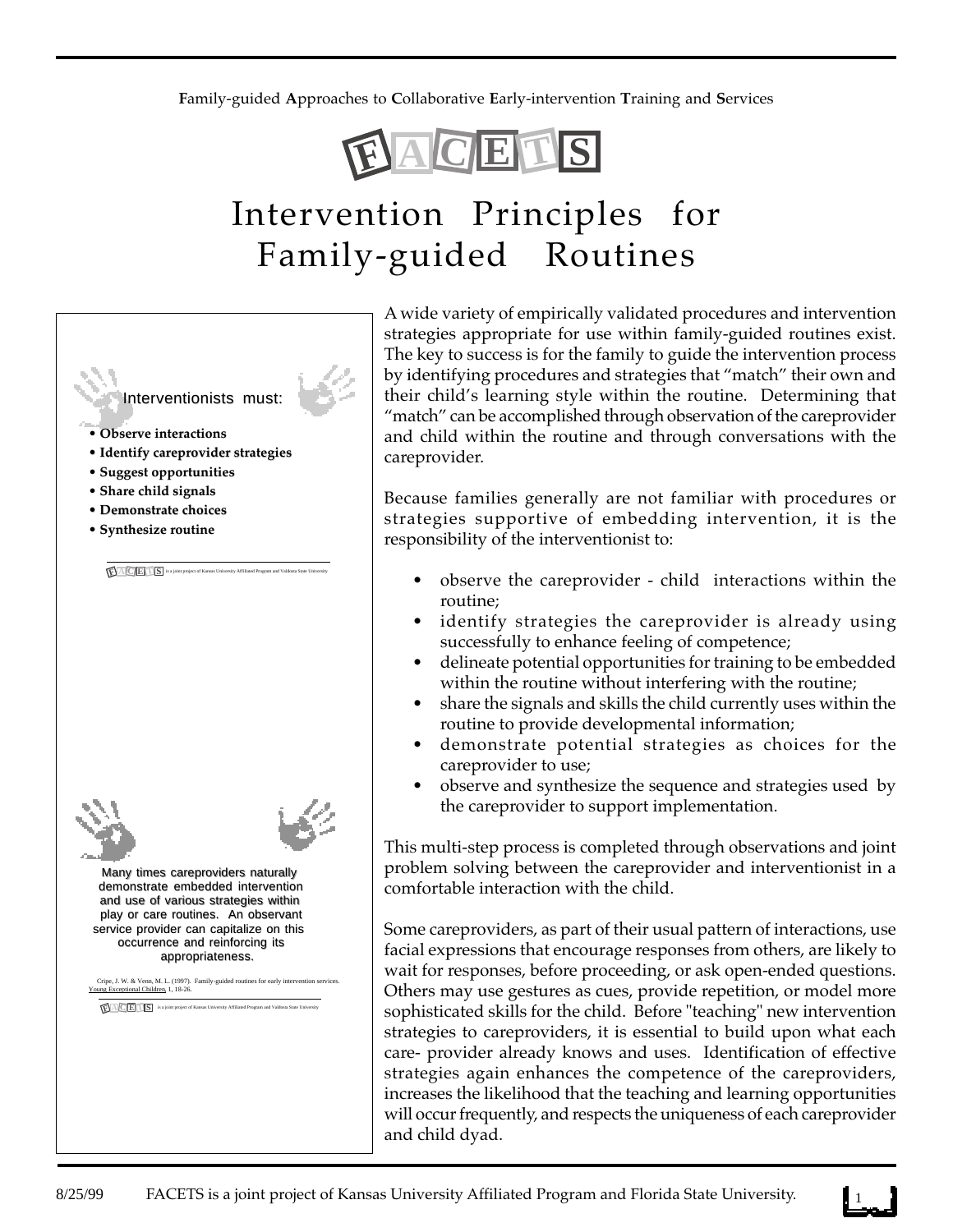### **Notes**

Many careproviders equate "teaching" with a very directive style, often associated with the education system they last attended. It is crucial to explain "why" naturalistic intervention strategies are appropriate for routines and to share the efficacy data regarding different procedures. Families can't learn to guide the intervention process unless interventionists share the information they need in order to make decisions.

In *Directive Instruction*, adults tend to:

- initiate the focus/topic of the teaching interaction;
- use direct comments or questions requiring a one word response or simple motor action;
- change focus/topics after the child responds;
- expect immediate responses;
- rely on directives (e.g. "Tell me, juice," "Push the button."); and,
- use extrinsic reinforcers ("Good").

In *Naturalistic Interventions*, adults tend to:

- provide opportunities for the child to initiate;
- use indirect questions or comments to maintain interaction;
- continue the exchange for multiple turns;
- pause expectantly to provide time for the child to respond or initiate;
- use naturally occurring consequences (juice becomes the reinforcer, not "good talking").

There is really not a dichotomy of directive vs. naturalistic strategies but rather a continuum with many variations available from which interventionists and careproviders may choose. Naturalistic interventions increase opportunities for children to communicate, to initiate interactions, and to respond with a complex or sophisticated turn. While children may need to begin learning with physical or verbal assistance, decreasing the support needed increases the child's independence.

When introducing new intervention strategies, actions speak louder than words. Careproviders appreciate the demonstration of new strategies by service providers. It is easier to remember to embed opportunities and use specific strategies when they have observed them rather than just heard or read about them. After demonstrating the strategy, providing opportunities for the careprovider to practice using the strategy within the routine is crucial. The service provider then has the chance to observe and provide feedback. The demonstration and practice also allows the service provider to be more confident that the goals and strategies within the routine are appropriate for the child. Discussion and joint problem solving between the family members and service providers continue to support the family-guided nature of the intervention.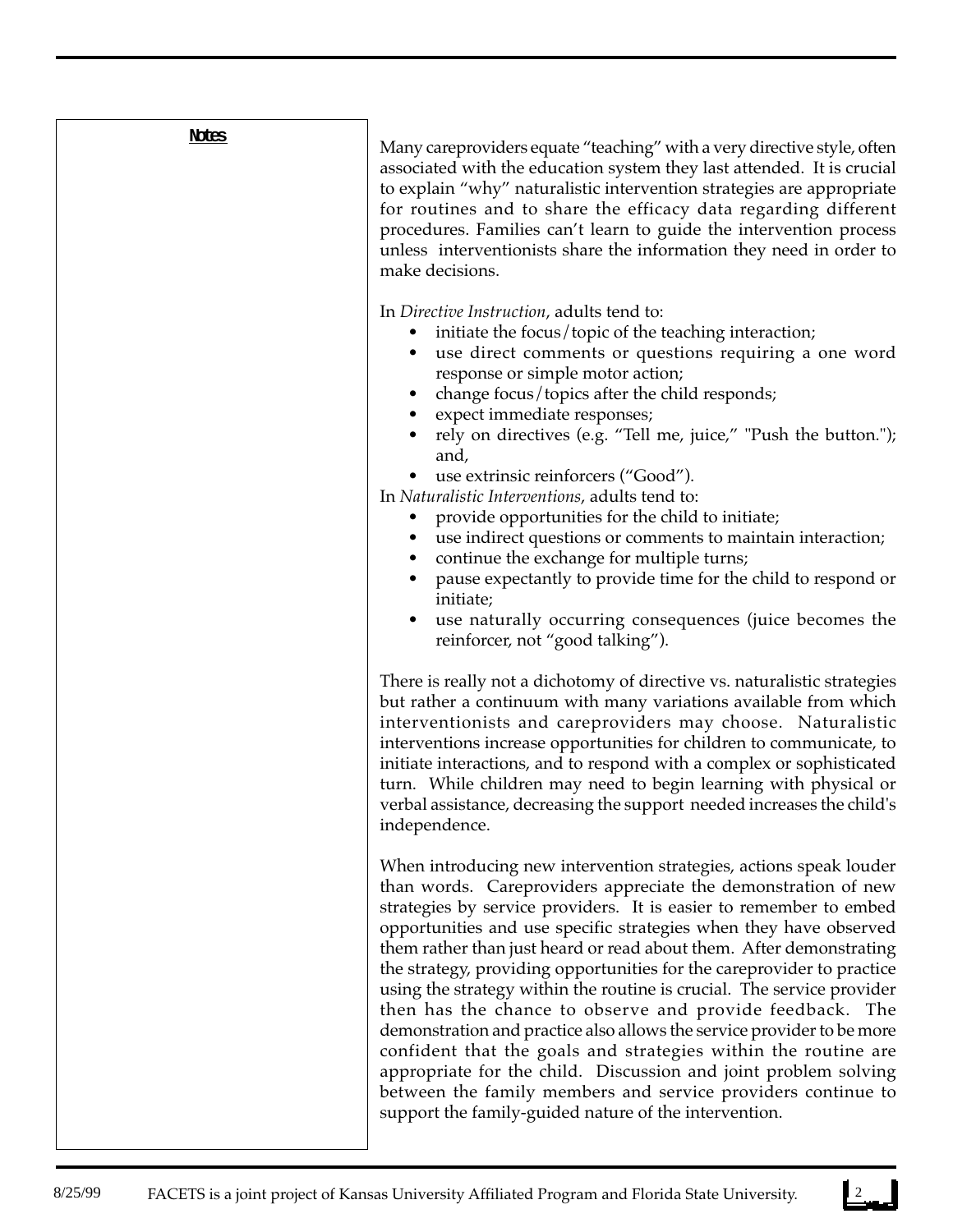### Intervention Principles

is a joint project of Kansas University Affiliated Program and Valdosta State University **F A C E T S**

- **Developmentally appropriate**
- **Active engagement**
- **Joint attention**
- **Follow child's lead**
- **Positive expectation**
- **New/familiar**



**"Outside play is a good learning time for "Outside play is a good learning time for him. He loves to be outside, and he's more him. He loves to be outside, and he's more**  receptive. The things we do outside are **enjoyable to him and don't feel like work. enjoyable to him and don't feel like work.**  He can have a great time and learn-the best **of both worlds."**

Keep in mind that teaching strategies should not interfere with the flow of the normal routine or activity. Equally important to remember is that not all care providers will be comfortable with various strategies. Just as individualizing outcomes is crucial for young children, teaching strategies must be individualized for the outcomes, the child and family preferences, and the environment. It is important to give careproviders choices of strategies they wish to use, and then follow up later by asking them how comfortable they feel with the teaching strategy they selected. A final caution to the early interventionist is not to overload careproviders with multiple strategies in routines. More is not necessarily better!

### **General Principles**

Within routines and play activities, implementation of the following guidelines facilitate successful interventions:

**• The careprovider incorporates developmentally appropriate communication and actions.**

Interactions between the careprovider and child are more successful for teaching and learning when they closely reflect the child's current developmental level. The child must have the skills necessary to participate meaningfully. The careprovider's challenge is to "up the ante" by introducing a moderate change that will increase the child's use of the skill either qualitatively (e.g. how?) or quantitatively (e.g. how often?).

### **• Children learn most efficiently when they are actively engaged.**

Young children (and probably most old ones) need to be involved in the teaching and learning process. The adage of the child as "an empty vessel waiting to be filled with knowledge" portrays the child as passive throughout the process. Quite to the contrary, children learn by doing. They look, touch, taste, climb, tell, throw, poke, and smell. Encouraging the child's active participation increases learning.

### • **The careprovider's attention provides a reason for interaction.**

Attention from a caring, interested adult can provide both the interest to interact and the reinforcement for trying. Children (as well as adults) seek to communicate or participate in activities with others who are approachable, responsive, attentive, and fun! Careproviders who plan to embed intervention into daily routines need to appreciate the power they have with the child. Careproviders can be the child's **f avorite toy and best reinforcement!**